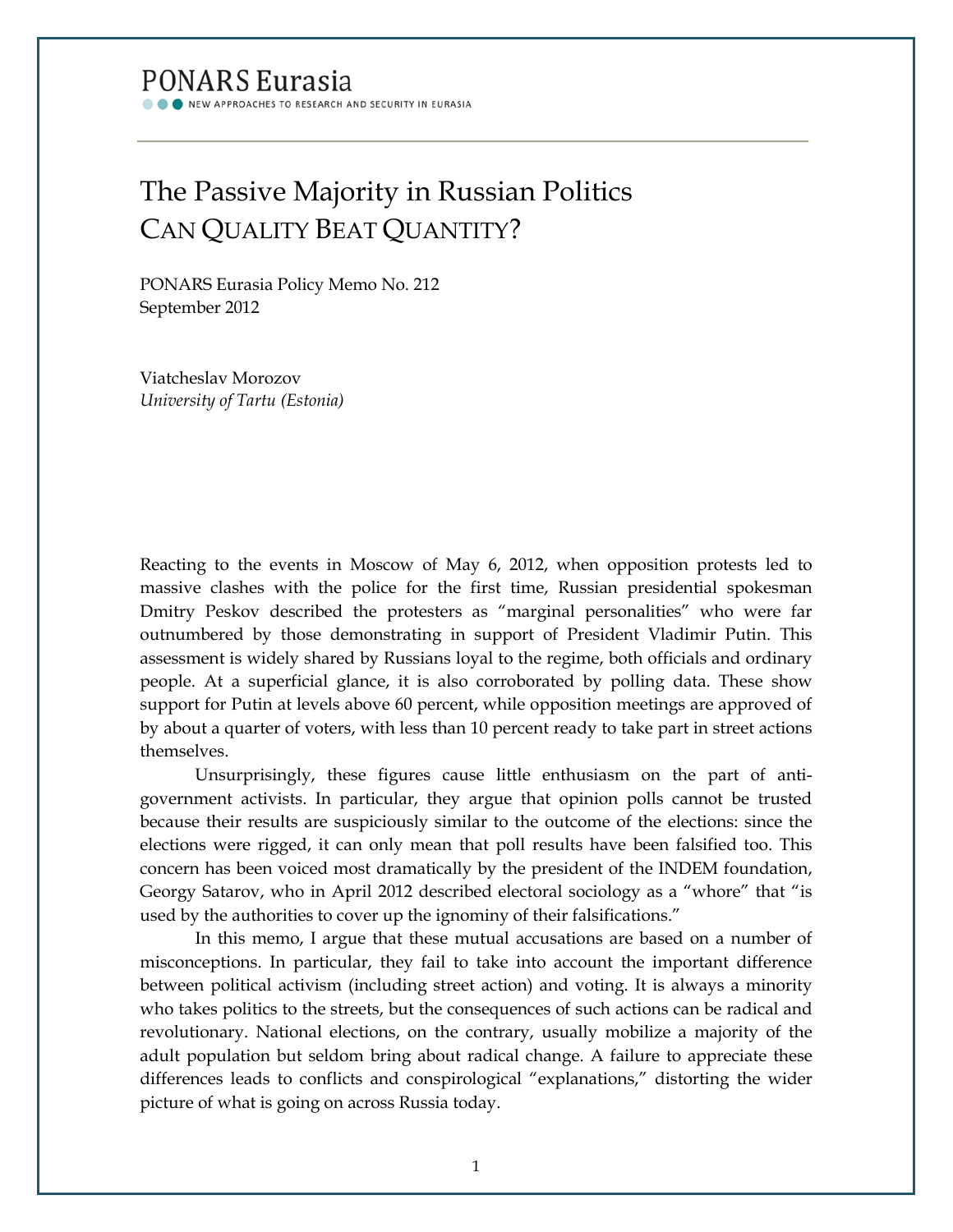#### **Passive Majority and Regime Support**

Prior to December 2012, the oppositional social space in Russia was marginalized and fragmented. The sudden and massive mobilization of the opposition after December 2011 parliamentary elections led to a dramatic expansion and consolidation of various politicized social networks. Online communities were given a huge boost by the fact that many of their members took part in meetings and demonstrations and had a chance to communicate face to face with likeminded people. As I pointed out in a previous memo, the qualitative change in how their social environment was structured provided the opposition supporters with a much stronger feeling of support on the part of their social environment, something that is often termed "ontological security."<sup>[1](#page-1-0)</sup> Those who previously might have seen themselves as an insignificant minority while most of their compatriots rallied around Putin now felt they were part of a legitimate political force. Moreover, they claimed that this force represented the Russian people against the corrupt state that had been hijacked by the "party of swindlers and thieves" (the ruling party, United Russia).

There is no doubt that the opposition's claim to represent the Russian people is as legitimate as the government's. Theoretically speaking, since any political community is infinitely diverse, all claims to representation have equal status before they can be tested in practice. It is only political struggle that decides who gets the power to rule in the name of the people. Empirically speaking, it is also clear that the number of opposition supporters makes it an influential political force and that they might even constitute a majority in Moscow and St. Petersburg, or at least in some districts in these two major cities. These numbers would be much higher if Russian media were free and no political parties or movements were discriminated against. As it was, the number of votes cast for United Russia in parliamentary elections, and for Putin in the presidential one, were likely inflated to a significant degree by outright fraud.

At the same time, many opposition activists tend to underestimate the degree of support that the party of power, and Putin personally, continue to enjoy among the Russian public. This distorted vision is in many respects natural and even inevitable, and has to do with a number of sociological and psychological factors. Generally, people tend to follow media which largely represents their position, and to discuss politics with individuals who share similar views. The uneven geographical distribution of progovernment and opposition support increases the chances that an average Russian will receive positive feedback from their local environment. If one were to treat their own personal circle as a sociological sample, it would be one that was strongly biased in favor of their own standpoint.

<span id="page-1-0"></span><sup>&</sup>lt;sup>1</sup> "Of Jackals and Hamsters: Dividing Lines in Russian Politics and the Prospects for Democratization," PONARS Eurasia [Policy Memo No. 193,](http://www.gwu.edu/~ieresgwu/assets/docs/ponars/pepm193.pdf) George Washington University (June 2012).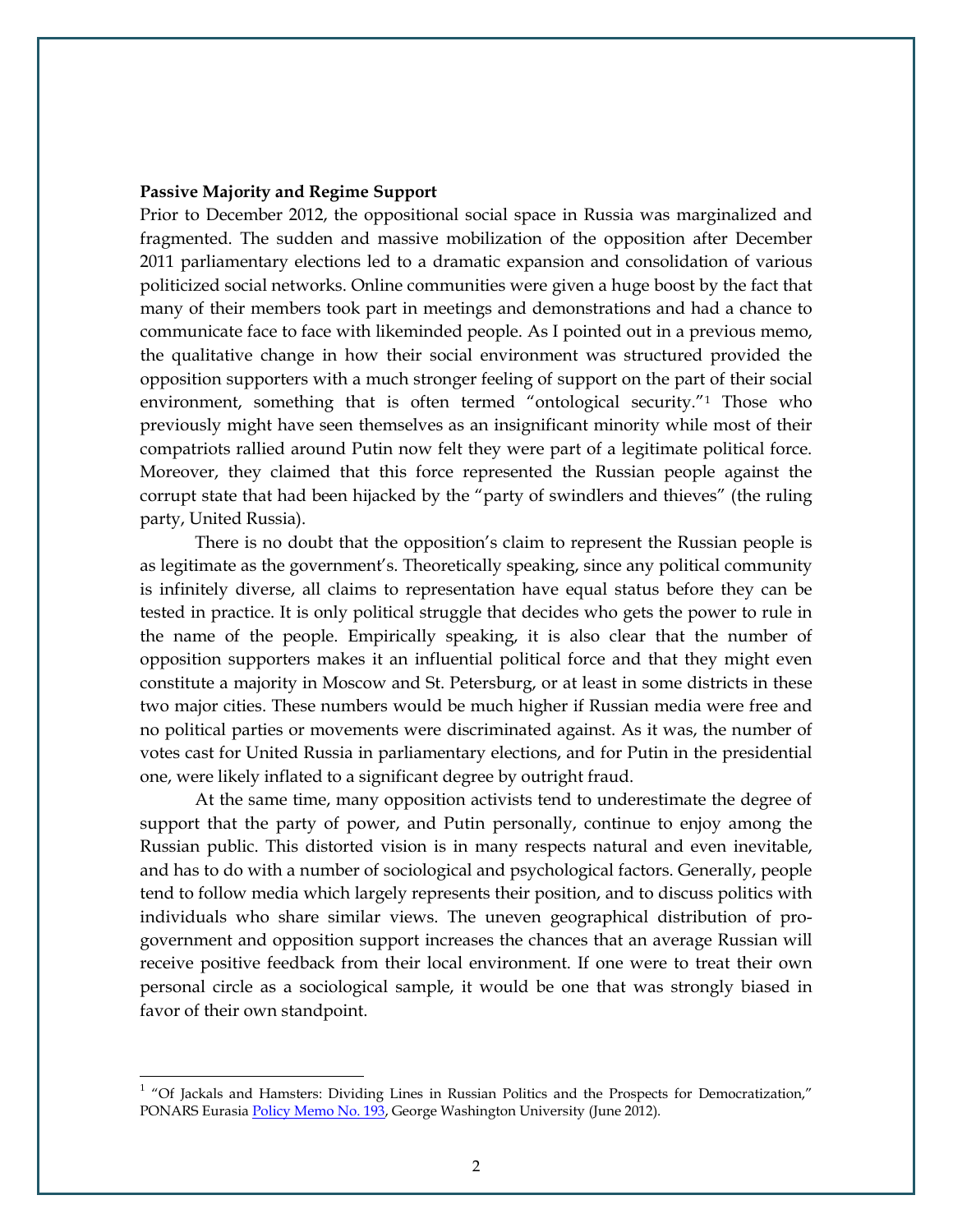This "excess" of ontological security that many people developed during the surge of political activity at the end of 2011and first half of 2012 made them look at the results of opinion polls with amazement and mistrust. There are, however, additional factors that help explain the fact that pollsters cannot detect electoral fraud with a sufficient degree of precision. First of all, opinion polls and election results reflect the views of two different groups: respectively, the adult population as a whole and those who made it to the polling stations. The first group includes people who did not vote, either as a result of a conscious decision or because of a lack of motivation.

Second, according to the studies conducted by the Moscow-based Levada Center, the electoral behavior of up to half of Russian voters can be described as driven by either inertia and conformism or habitual submission. They might not hold strong progovernment views, but they still vote as they are told by their bosses or by statecontrolled television channels.

Finally, as pointed out by Levada Center director Lev Gudkov in his response to Satarov, most poll samples are naturally skewed toward the social middle and underrepresent those groups more likely to be in opposition (the most active people who work and travel more, the richest who value privacy, and the marginalized who fall through the mesh of official registers that pollsters have to use). An estimation of all these factors, according to Gudkov, gives the possible effect of electoral fraud at the level of 3.5-4 million votes, or 4 to 6 percent. If correct, this means that United Russia was supported by at least 40 percent of Russian voters while Putin would still have received more than 55 percent, even if the results were not directly rigged.

We know that such popularity relies to a large extent on brainwashing by the state-controlled media, but this does not make it less real in contemporary Russian political life. No other sources can provide any evidence to suggest a significantly different assessment. The image that some opposition activists seem to share of a government that is hated by the entire population and only held in power by blatant electoral fraud is an illusion.

#### **The Active Minority: Going Beyond the Numbers**

The argument in the previous section, however, does not validate Peskov's claim that anti-government protesters are a bunch of marginal elements with no serious political agenda. As indicated above, "the party of power" depends on passive voters who do not hold any strong political views and vote reluctantly and mostly under pressure. If their material interests are affected in the future (if, for instance, the government is no longer able to provide the same level of social security), it is very likely that they would, at the very least, refuse to support the regime.

Opposition supporters, on the contrary, are far better motivated and conscious about their political choices. Even when they do not vote, it is because they choose to boycott the elections, not because they are too lazy to go out on a cold winter day. Many who go to demonstrations irregularly are very active in their own web-based communities. The most important activity of this kind is sharing information that the authorities prefer to conceal, making the latter task very difficult, if not impossible.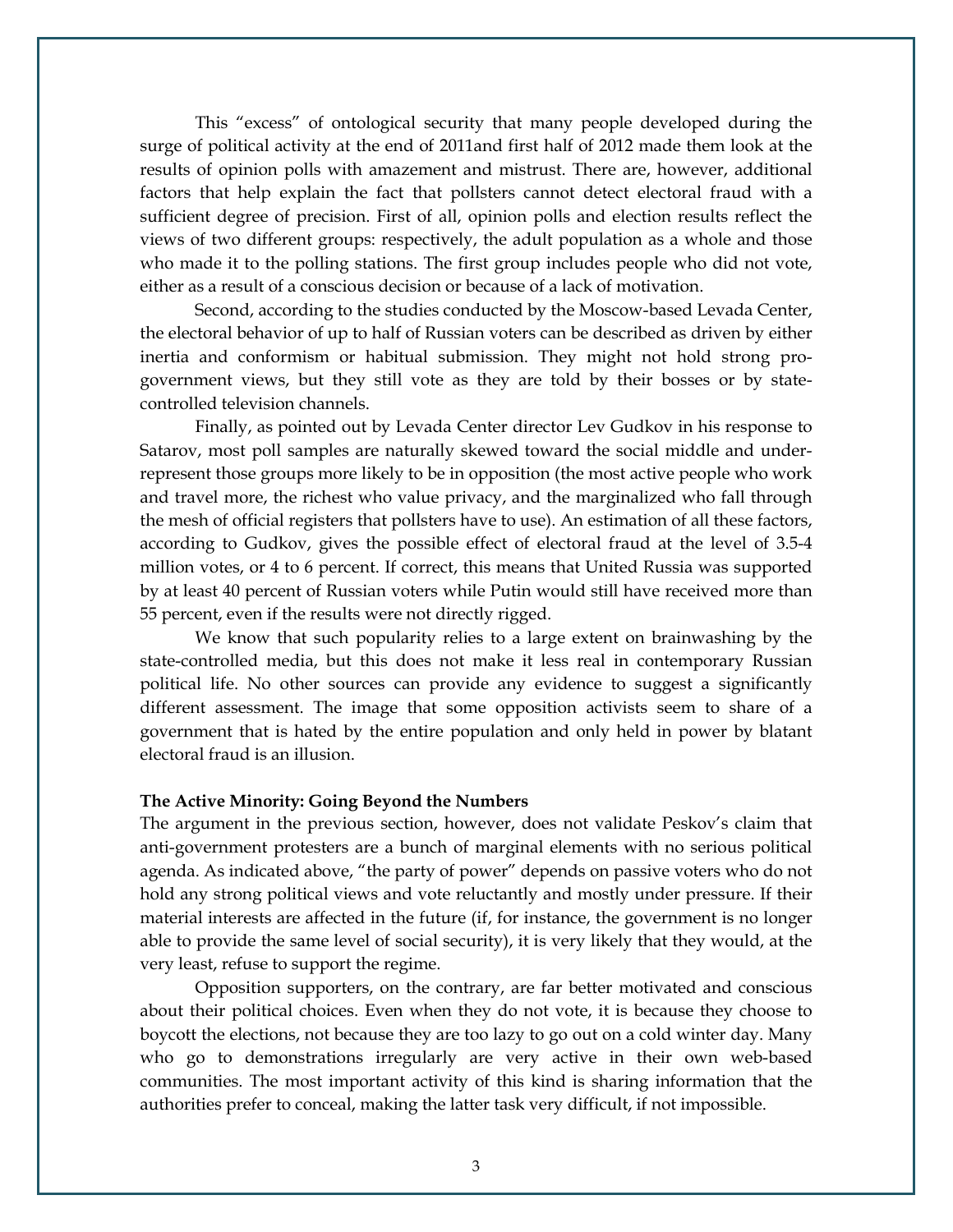The key point in this regard is that street politics rely on a very different arithmetic and are never conducted by a majority of the population. When the normal institutionalized political process breaks down and people go to the streets, it is the active minority that takes the fate of the nation in their hands. At the peak of demonstrations against the massively unpopular East German communist regime in 1989, the number of protesters reached 500,000. The dictatorship of Hosni Mubarak in Egypt was brought down in 2011 by Tahrir Square protesters whose numbers never exceeded 300,000. Impressive as they were, these numbers never even came close to anything like a majority of adult citizens. Indeed, it would be completely unrealistic to expect every second adult in a country to be willing and able to leave their daily business and take part in a street action, even if they share its goals. What decided the outcome was a swing of the passive majority away from the government, which gave active adversaries of the regime a chance.

Russia's own recent record is also impressive. The 1991 coup in the USSR was not countered by any mass protest—instead, a relative handful of people gathered around the Russian parliament building in order to protect the democratically elected institutions of the Russian Federation. On the night of August 19, when everyone still took the plotters seriously, there were no more than 4,000 people there. Later on, when the failure of the coup became evident, their number increased by about tenfold. Barricades were also built in St. Petersburg and some of the capitals of the union republics, but the people who erected them were still a tiny minority in relation to the total population of the USSR. And yet, it turned out, they represented their respective nations, which were about to break apart from the Soviet Union.

In short, it is not numbers that decide the outcome of political crises but the overall political situation. In the Soviet Union in 1991, the crucial factors were that the miners and transportation workers were ready to go on strike, while the army was reluctant to use force against civilians. Such circumstances are difficult to predict in advance; political allegiances often switch quickly, especially in turbulent times. That nearly all normal channels of political communication in Russia today are blocked or distorted further increases the chances that the government will one day face an unpleasant surprise.

### **Conclusions and Recommendations**

Recommendations on the basis of the above analysis critically depend on the target audience. Assuming that the key interest of the current regime is self-preservation, portraying the pro-democracy activists as marginal elements sponsored by the West is a smart move. This tactic is further supported by a number of new repressive laws that were hastily adopted in the summer of 2012. However, repression against the opposition does not solve the long-term problem of widespread paternalistic attitudes that hold the government directly responsible for the well-being of the population. A nation in which such attitudes are predominant is easier to govern during times of prosperity, but such periods inevitably come to an end. It is, however, unclear what can be done about this